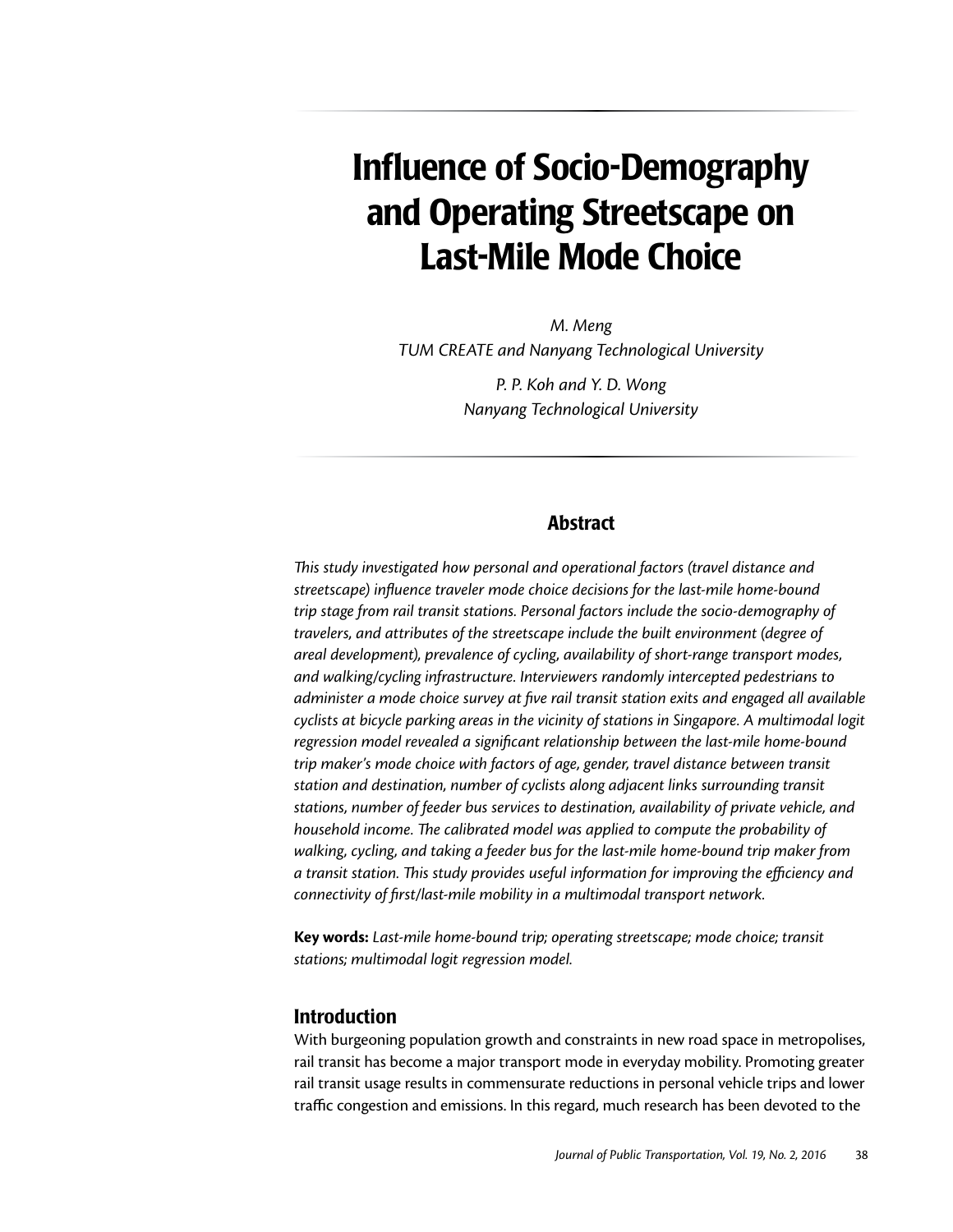methodological development and practical applications of efficient rail transit systems from the planning and operational perspectives for several decades. Rail transit stations usually are located amidst residential precincts or office clusters, and accessibility of a station is a factor in determining if rail transit is selected as a travel mode (Krygsman et al. 2004). Therefore, the accessibility of rail transit has become a research focus in recent years.

For a seamless journey via public transit, especially mainstay rail-centric trips, it is imperative to critically examine the bearing of the operating streetscape on first/ last-mile movements between transit stations and origins/destinations. Of particular interest are the predominant first-mile trip stages (also known as access stages) linking homes to transit stations (especially for a work-bound commute) and the last-mile home-bound trip stages (also known as egress stages) from transit stations to homes (or to neighborhood amenities en route to homes). Well-provisioned first/last movement facilities directly influence the level of service and connectivity of a transportation network serving residential areas and transit stations. The commonly-available modes for first/last-mile trip stages are walking, cycling, feeder bus, and car commuting (e.g., park-and-ride, kiss-and-ride). Walking is the most universal form of transport for first/ last-mile trip stages, and cycling is emerging strongly as an attractive alternative for first/last-mile trip stages with the rising concerns related to health and sustainable development. Commensurate developments of non-motorized transport (NMT) infrastructure have been provided, such as dedicated cycling tracks and sheltered walkways in the periphery of rail transit stations. Feeder bus is designed to integrate with rail transit to provide wider service. The mode share of car commuting for first/ last-mile trip stages varies by city depending on the provision of parking facilities and regulation policies. In some developed countries, such as the U.S. and Canada, the car commuting mode is expanding, especially for the first-mile trip stage. Most parking facilities for car commuting are sited either in the suburbs of metropolitan areas or on the outer edges of large cities. Therefore, in focusing on the urban transport system within a large metropolis, the car commuting mode is not considered in this study, as the influence factors for this kind of trip are substantially different.

This study focuses on identifying the manner in which travel distance, personal factors, and local physical environmental factors influence a person's mode choice for the last-mile trip stage. In addition to the usual influence factors such as cost, distance, and personal factors, the operating streetscape has been found to exert influence on travel mode choice (Boarnet and Crane 2001; Ewing and Cervero 2001; Schwanen and Mokhtarian 2005). Three modes are considered for predominant modes for lastmile trip stages, namely walking, cycling, and feeder bus. Thus far, most research is focused on motorized trips, and the influence of streetscape on NMT trips is seldom discussed (Rodríguez and Joo 2004; McDonald 2007). Moreover, NMT trips often are not accurately represented in nationwide household interview travel surveys due to the relatively short-range NMT trips when compared to motorized modes. Thus, it is difficult to examine the travel characteristics of last-mile NMT trips from household interview travel surveys, in particular for rail-centric journeys, which often involve other modes in the main haul of the journey.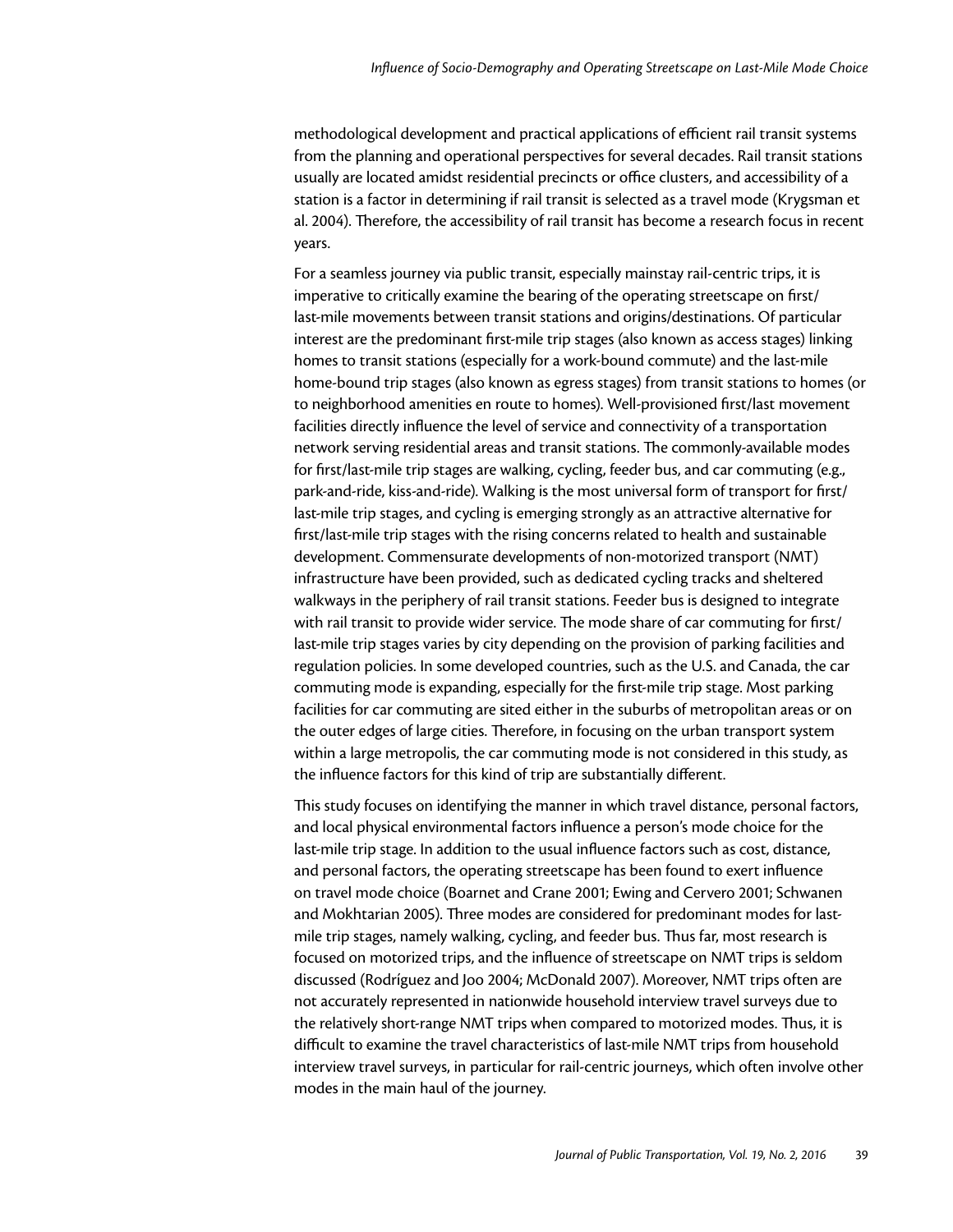### Literature Review

Multimodal mode choice modeling has been well-studied by using discrete choice theory. It is, in general, based on the utility maximization hypothesis that assumes that an individual's mode choice is a reflection of underlying preferences for each of the available alternatives and that the individual selects the mode with the highest utility among several alternative modes (Badoe and Miller 1995; Rajamani et al.,2003; Bhatta and Larsen 2011). Among various types of discrete choice models, the multinomial logit model (MNL) is a typical formulation, as it has the advantage of a closed form mathematical structure, which simplifies computation in both estimation and prediction (Koppelman and Wen 2000; Ben-Akiva and Lerman 1985; Schwanen and Mokhtarian 2005; Dissanayake and Morikawa 2010). The random item in the utility function in an MNL model is assumed to be independently Gumbel-distributed. Since the influence factors in mode choice decisions are mutually interdependent, integrating them into the same modeling framework is important. Therefore, this study proposes an MNL modeling approach as a suitable means to analyze mode choice decisions.

Existing studies show that socio-demographic factors and operating streetscapes are important factors that influence a travelers' mode choice (Sanchez et al. 2004; Grengs 2010; Tilahun and Fan 2014). In recent years, attention has been placed on the influence factors affecting mode choice for first/last-mile trip stages as an increased requirement for the accessibility of public transit, especially rail transit including light rail transit. Meanwhile, it has been accepted that better understanding the first/lastmile home-bound trip stages is useful for transport modeling, infrastructure planning, urban design, and health research communities (Clifton and Muhs 2012). The common sense that distance has a steeper negative effect on the choice of walking and cycling as compared to motorized modes has been demonstrated in many studies (Debrezion et al. 2009; Sohn and Shim 2010; Wardman and Tyler 2010). In addition to distance, research has been carried out on the characteristics of the first/last-mile trip stages with respect to time and facility attributes (Hine and Scott 2000; Kuby et al. 2004; Guo and Wilson 2011). Kim et al. (2007) found that full-time student status, high-income transit riders, trips made during the evening, and good security (low crime) at stations are significant factors associated with an increased share of walking for trips between home and light rail stations.

Givoni and Rietveld's (2007) research findings in the Netherlands showed that most passengers choose walking, bicycle, and public transport to get to or from a rail transit station and that the availability of a car does not have a strong effect on the choice of access mode to a station. Similar results were found by Martens (2004) based on analysis of three countries with widely differing bicycle cultures and infrastructure: the Netherlands, Germany, and the UK. Pucher and Buehler (2009) suggested provisions of secure, sheltered bike parking at rail transit stations to enhance cycling access to public transit. Koh and Wong (2013a) used data collected at nine rail transit stations to estimate the propensity for walking and other modes of transport; after controlling for various demographic and infrastructural factors, their logit choice models showed that travel distance, number of parked bicycles at transit stations, percentage of land under commercial use, and distance between origin/destination and nearest bus stop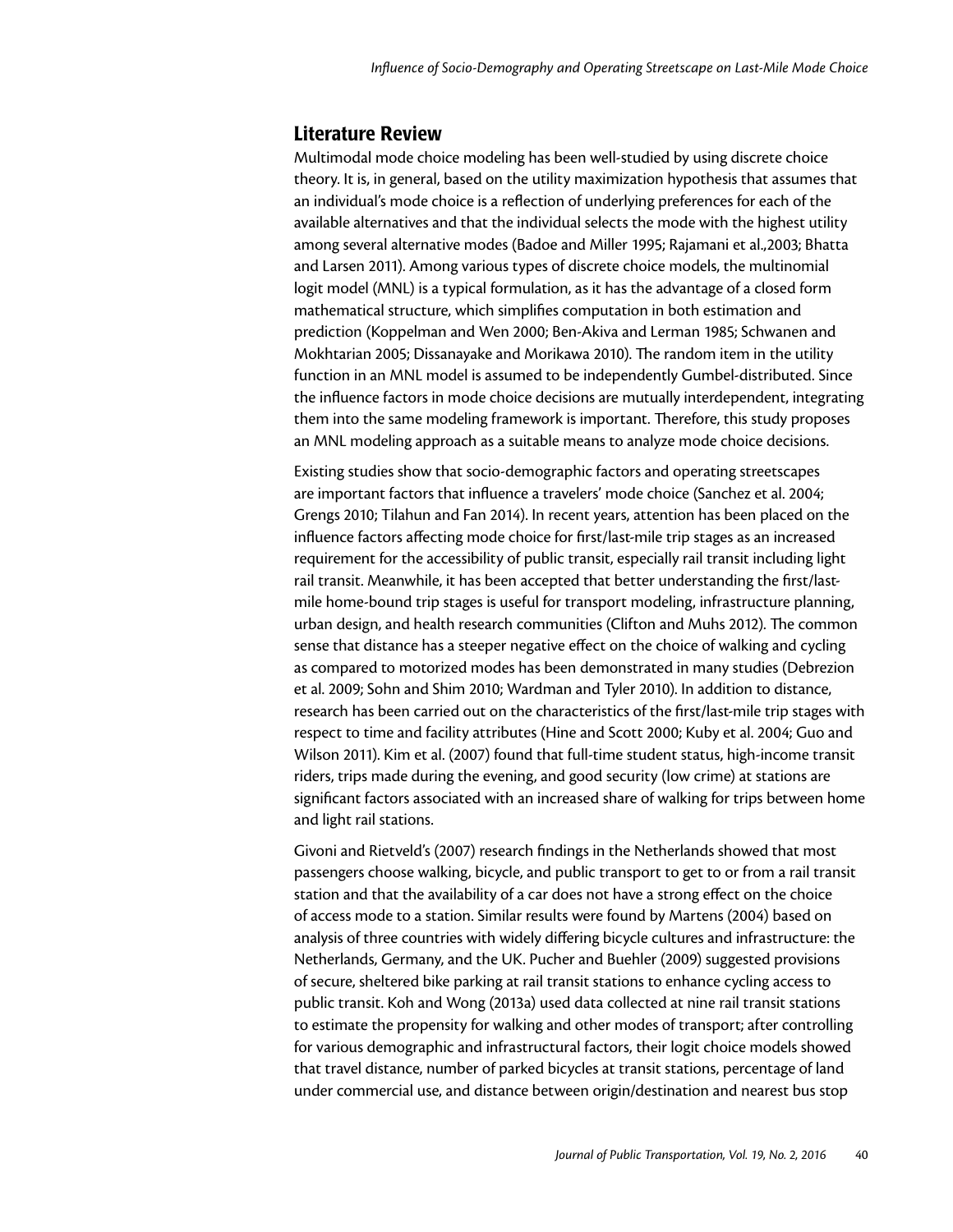with services serving the rail transit station were influential variables on the propensity to walk. Wang (2012) studied the supply side of the last-mile transport problem and proposed a model for determining approximate resource requirements. Lesh (2013) espoused that operational strategies and technologies can improve the convenient mobility choices in the last-mile home-bound trip stage, such as electric bikes, dynamic ride-sharing, and automated transit networks. A more recent study by Tilahun et al. (2014) took a close look at the Chicago Metropolitan area; their study showed that security issues such as violent crimes around transit stations can discourage walking to transit stops and using transit.

This study focused on last-mile mode choice for home-bound trip stages through conducting a field survey to investigate influence factors including travel distance, personal information, and local streetscape attributes.

# Methodology

The foundation of this study was gathering information on last-mile home-bound trip makers for each mode using quota sampling instead of stratified random sampling. The quota sampling method often is used to interview disembarking passengers from transport modes (Richardson et al. 1995), in this case from rail transit stations. It was targeted to randomly obtain at least 50 respondents for each of these groups (cyclists, pedestrians, and others) in each station. Five rail transit stations—the major stations in the north, south, west, east, and middle parts of Singapore—were selected, as shown in Figure 1. The street patterns of each study area are shown in Figure 2. All are surface stations with evidenced amounts of cycling activities (via counts of parked bicycles and bicycle volumes).





Map showing study locations (extracted from Google)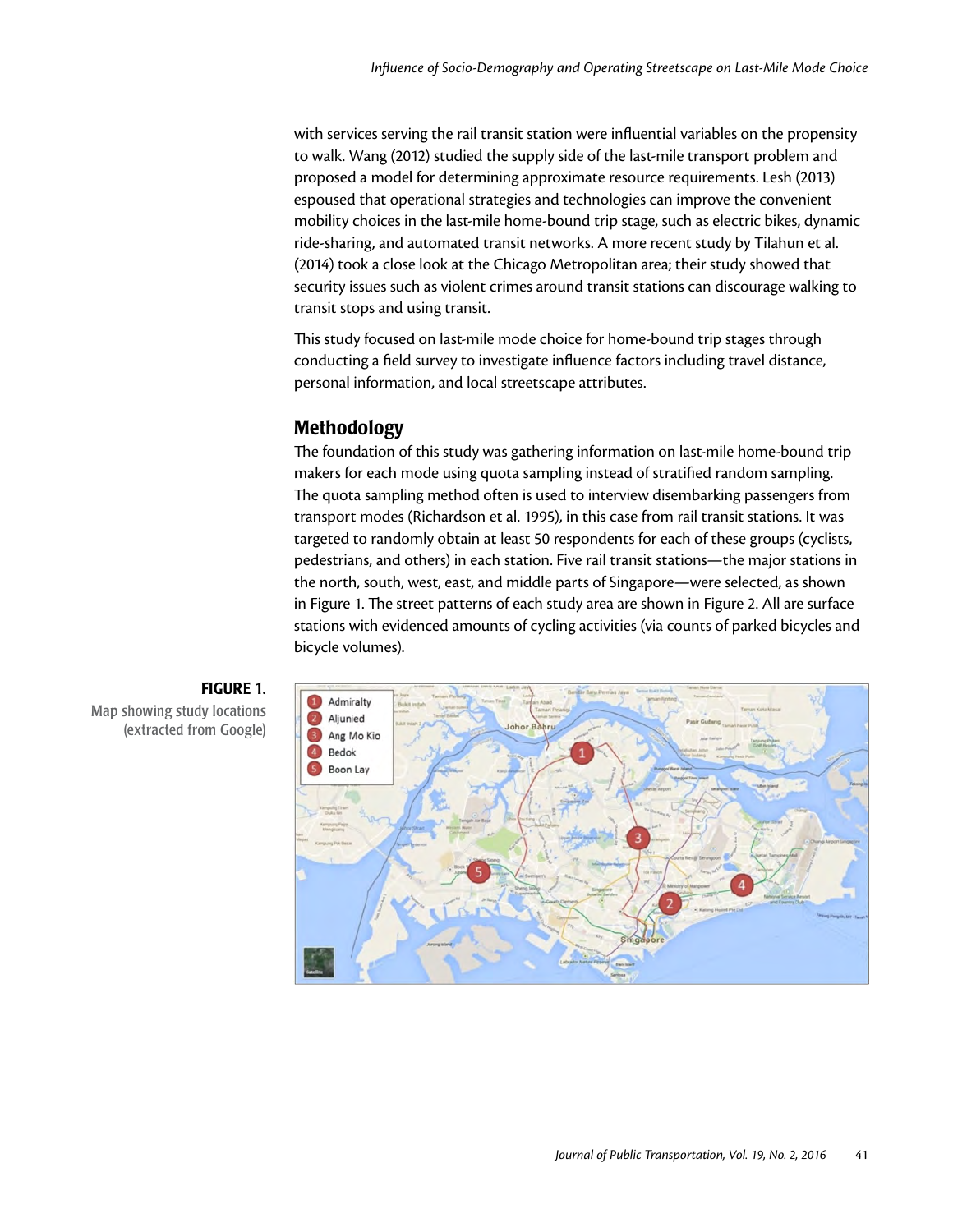









**Bed** 

Table 1 shows some broad characteristics contained within a 2.6-km radius of the selected transit stations for the study. The presence of an integrated hub means that the transit station is integrated with a bus interchange and residential and large-scale commercial activities, whereas a town center typically comprises clusters of shophouses with variant activities (including residential functions).

| п<br><br>D<br>.,<br>20<br>× |
|-----------------------------|
|-----------------------------|

Descriptions of Sampled Transit Stations

| <b>Station</b> | %<br><b>Residential</b> | Integrated<br><b>Hub</b> | <b>Town</b><br><b>Center</b> | <b>Number</b><br>of Parked<br><b>Bicycles</b> | <b>Average</b><br><b>Bicycle Flow<sup>2</sup></b><br>along Links | <b>Average</b><br><b>Bicycle Flow</b><br>along Nodes |
|----------------|-------------------------|--------------------------|------------------------------|-----------------------------------------------|------------------------------------------------------------------|------------------------------------------------------|
| Admiralty      | 33                      | No                       | Yes                          | 478                                           | 6.8                                                              | 5.3                                                  |
| Aljunied       | 70                      | No                       | No                           | 185                                           | 3.8                                                              | 5.9                                                  |
| Ang Mo Kio     | 66                      | Yes                      | Yes                          | 139                                           | 2.5                                                              | 3.6                                                  |
| Bedok          | 60                      | No <sup>1</sup>          | Yes                          | 196                                           | 2.8                                                              | 7.6                                                  |
| Boon Lay       | 38                      | Yes                      | Yes                          | 483                                           | 3.2                                                              | 3.7                                                  |

*1 Integrated hub being planned*

*2 Number/10min/segment*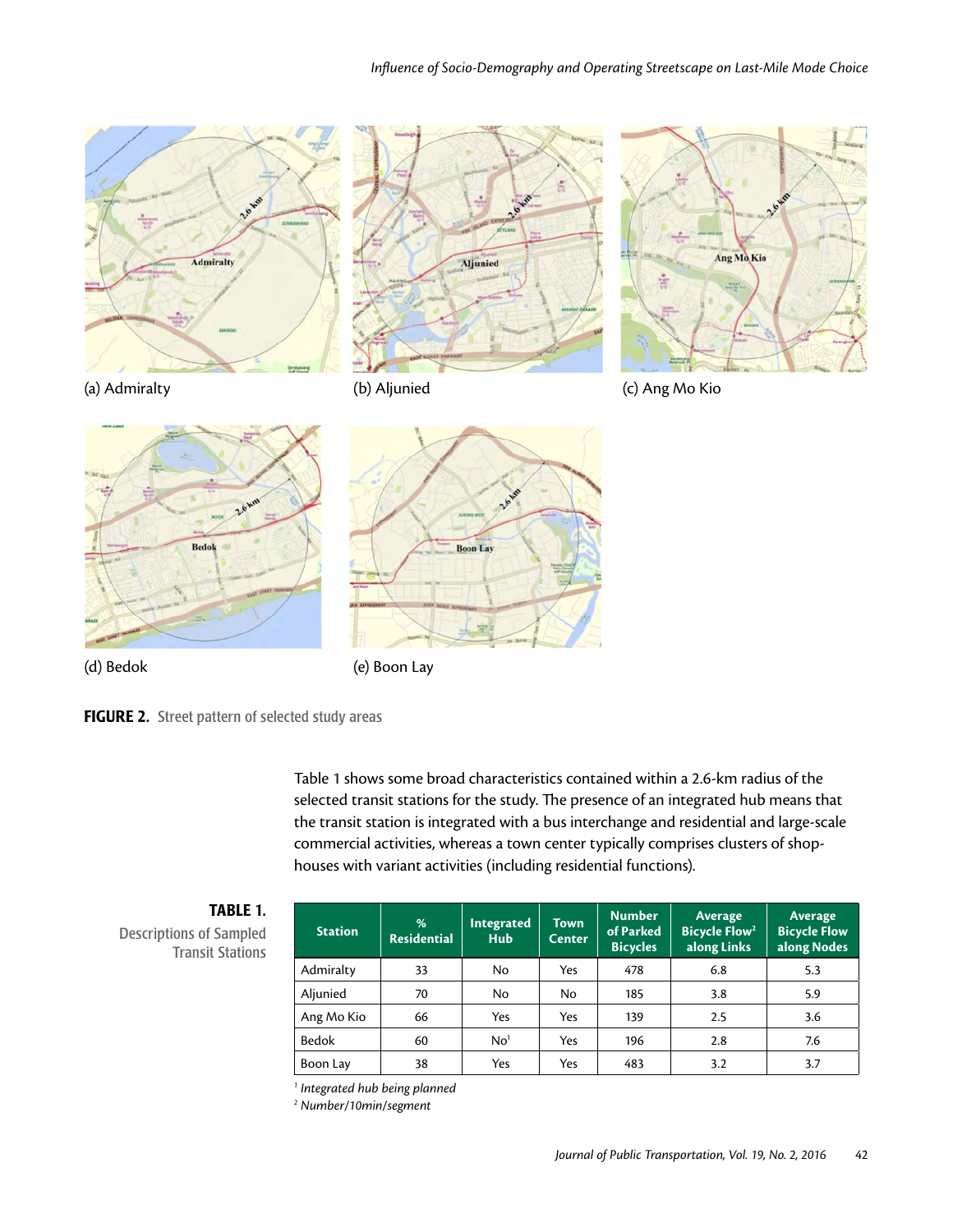Interviewers were deployed during evening peak hours (during non-rainy and nonschool holidays) to randomly intercept passengers at rail transit station exits and to engage all available cyclists at the bicycle parking areas. Respondents were asked to report their onward destinations and their intended modes of transport. A number of trip-related attributes were extracted from the records of the collected survey sample, as elaborated in the following.

Table 2 summarizes the list of independent variables affecting mode choice of lastmile home-bound trip makers. Travel distance was considered as a variable separate from other factors because it is the most significant factor that affects mode choice. In addition to personal factors, local physical environment factors were categorized into built-environment (degrees of areal development), prevalence of cycling, availability of short-range transport modes, and walking/cycling infrastructure.

| No.             | <b>Variable</b>                                                            | Abbrev.      | <b>Type</b>                                                         |
|-----------------|----------------------------------------------------------------------------|--------------|---------------------------------------------------------------------|
| $\mathsf{I}$    | Actual distance traveled                                                   | ADistance    | Continuous                                                          |
| P <sub>2</sub>  | Age                                                                        | Age          | Continuous                                                          |
| P <sub>3</sub>  | Gender                                                                     | Gender       | Discrete: Male*, Female                                             |
| <b>P4</b>       | Trip purpose                                                               | TPurp        | Discrete: GoHome, GoSchool,<br>GoWork, PartOWork, PersonalB, Social |
| P <sub>5</sub>  | Household income                                                           | HInc         | Discrete: <2K, 2-3K, 3-4K, 4-6K, 6-8K,<br>>8K                       |
| <b>P6</b>       | Occupation                                                                 | Occup        | Discrete: Employed, Student,<br>Housewife, Retired                  |
| <b>B7</b>       | Percentage of residential                                                  | Pres         | Continuous                                                          |
| B8              | Percentage of commercial                                                   | PCom         | Continuous                                                          |
| <b>B9</b>       | Percentage of industrial                                                   | PInd         | Continuous                                                          |
| <b>B10</b>      | Presence of integrated transport hub                                       | PIntTH       | Discrete: Yes, No                                                   |
| <b>B11</b>      | Presence of town centre                                                    | PTown        | Discrete: Yes, No                                                   |
| S12             | No. of parked bicycles at transit stations                                 | <b>NPBic</b> | Continuous                                                          |
| S <sub>13</sub> | No. of bicycles along intermediate links<br>surrounding transit station    | <b>NLBic</b> | Continuous                                                          |
| <b>S14</b>      | Number of cyclists along intermediate<br>nodes surrounding transit station | <b>NNBic</b> | Continuous                                                          |
| A15             | No. of bus services to destination                                         | <b>NBus</b>  | Continuous                                                          |
| A16             | Distance from bus stop to destination                                      | <b>DBus</b>  | Continuous                                                          |
| A17             | Availability of personal household<br>vehicle                              | AVeh         | Discrete: Yes, No                                                   |
| C18             | SAI for walking                                                            | SAIw         | Continuous                                                          |
| C <sub>19</sub> | SAI for cycling                                                            | SAIc         | Continuous                                                          |
| C <sub>20</sub> | Location (dummy variable)                                                  | Location     | Discrete: Bedok, Ang Mo Kio, Boon<br>Lay, Aljunied, Admiralty       |

# TABLE 2.

Independent Variables

*\* Reference group for a discrete variable is highlighted in bold italic letters.*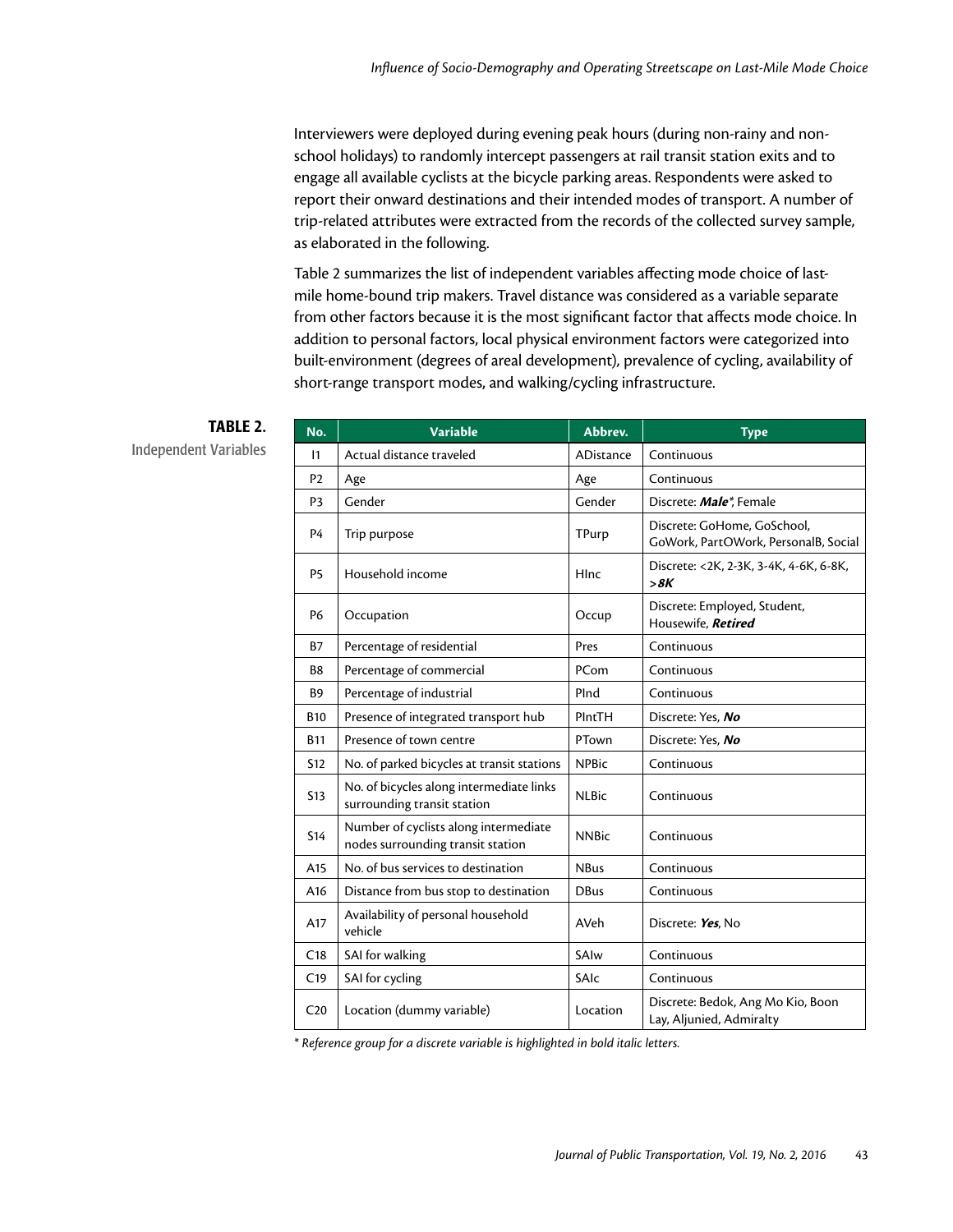The most obvious Influencing (I) factor was distance or time taken to travel from transit station to destination as measured from frequently-used routes (from transit stations to destinations) traced by respondents on a provided map.

Personal (P) factors were obtained from the demographic details of respondents and included age, gender, trip purpose, household income, and occupation.

Built-environment (B) factors were area-based factors and included percentage of residential, commercial, and industrial areas, as based on the land use depicted on Urban Redevelopment Authority's Masterplan 2008 map (Urban Redevelopment Authority 2008). The percentages were calculated within a 2.6-km radius surrounding the MRT station and the boundary lines that are of equal distance from the adjacent station(s). The 2.6-km radius is the 85<sup>th</sup> percentile distance traveled by feeder bus from the transit station.

The prevalence of cycling (S) factors was meant to get a general idea of cycling popularity in the study area, as estimated by the number of parked bicycles and bicycle traffic along links and nodes near the transit station. The number of parked bicycles, whether parked legally or not, was counted during mid-day, which typically has the highest occupancy. The cyclist volume also was counted along links during evening peak hours (footpaths or cycle tracks) surrounding the transit stations and at the nodes (signalized pedestrian crossings) next to the transit stations.

The Availability (A) of short-range transport modes included the number of feeder bus services and the walking distance from the nearest bus stop to the destination. Feeder bus services found near a transit station is a competing mode against NMT and, hence, is an important factor to consider when estimating NMT demand. As such, for each respondent, the number of feeder bus services that served the transit station was counted at the nearest bus stop (to the destination end). This represents the amount of direct public bus service emanating from the transit station to the destination. Walking distance from the nearest bus stop to the final destination also was measured based on the stated feeder bus service provided by each respondent.

Walking/cycling infrastructure (C) refers to the existing NMT infrastructure provision and performance, estimated from auditing commonly-used routes (Koh and Wong 2013b). In essence, for each precinct, a set of alternative routes was audited and assigned the Safety and Accessibility Index (SAI) values. The SAIr for a route *r* was calculated by a weighted summation of the SAI<sub>s</sub> values of respective segments constituting that route. The SAIs of a given segment *s* is formed from 11 infrastructure compatibility attributes, including intersection safety, street design, land use, perceived safety, traffic (volume and speed), sidewalk completeness, security, greenery, shops, building height, and number of people, by summing all the points, *Pi* , collected as follows:

$$
SAI_s = \sum_{i=1}^{11} P_i[\text{Maximum : 100 points}] \tag{1}
$$

where *Pi* is the converted percentage points awarded to that audited segment for attribute *i*.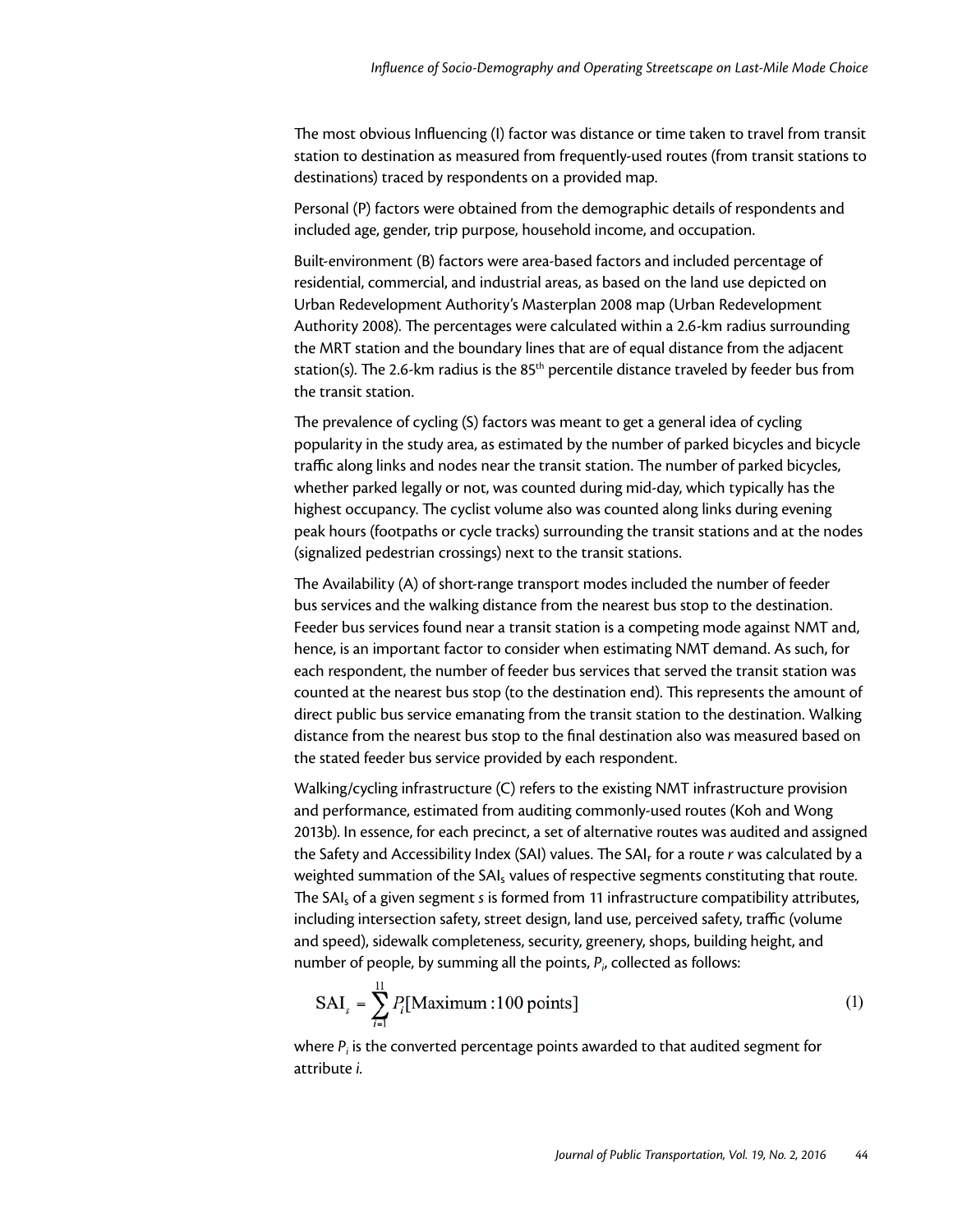# Results and Findings

### *General Statistics*

In total, 851 respondents were interviewed. Table 3 shows the breakdown of the respondents by the mode of transport used. Only a few respondents used other modes such as taxi and private vehicle; hence, the group "Others" was ignored, resulting in a three-mode choice model. It should be noted that since cyclists were intentionally "captured" and not a random sample, the actual proportion of cyclists among the modes could not be determined in a representative manner.

| <b>Location</b> | Count | <b>Mode Choice</b> |      |                   |                |  |
|-----------------|-------|--------------------|------|-------------------|----------------|--|
|                 |       | Cycle              | Walk | <b>Feeder Bus</b> | <b>Others</b>  |  |
| Admiralty       | 218   | 69                 | 137  | 6                 | 4              |  |
| Aljunied        | 185   | 50                 | 122  | 11                | $\Omega$       |  |
| Ang Mo Kio      | 143   | 47                 | 67   | 24                | 5              |  |
| Bedok           | 148   | 50                 | 54   | 42                | $\overline{2}$ |  |
| Boon Lay        | 157   | 55                 | 76   | 24                | $\overline{2}$ |  |
| Total           | 851   | 271                | 456  | 107               | 13             |  |

TABLE 3. **Breakdown of Respondents** 

> The gender split was about 50–50, which follows the national proportion. Figure 3 depicts the breakdown by age group of the respondents. Surprisingly, the proportion of respondents who refused to indicate their age was relatively small (at 2%). Children were under-represented, which is not unexpected, as responses were targeted at the caregivers.



Two in three respondents were employed, 25% were students, and the rest were homemakers, unemployed, or retired. This is not surprising, as the study period was during evening peaks from the transit stations. About one in three respondents had a vehicle in the household. The principal trip purpose was to go home (at 84%), with the remainder heading for amenities in the home area.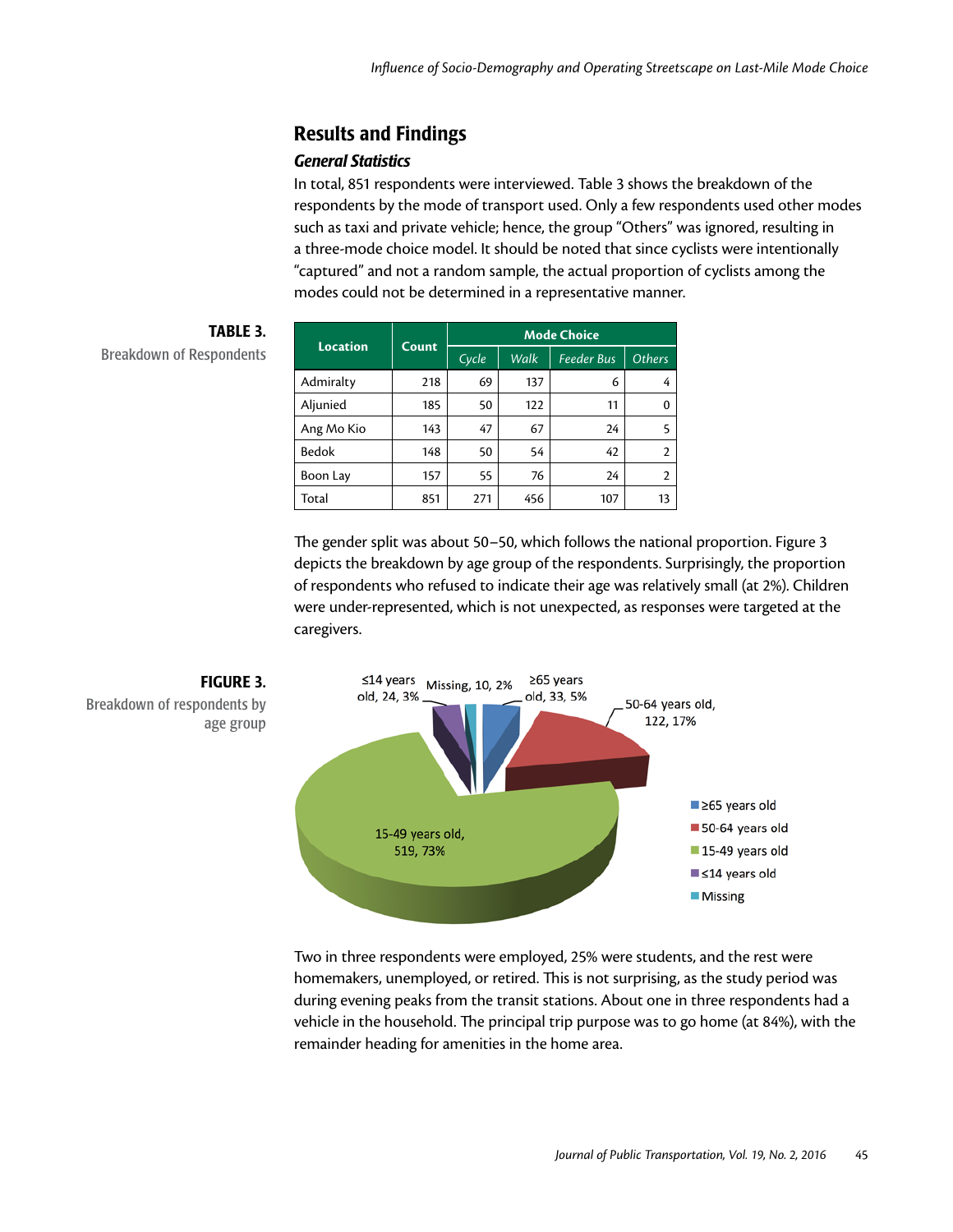#### *Mode Choice Modeling*

Since the dependent variable, mode choice, is a multinomial response, a generalized logits approach was used to model the mode choice behavior using SAS® (a statistical software package). Three dependent variables were defined: *P*(walking), the probability that a last-mile home-bound trip maker chooses to walk from an MRT station to the destination; *P*(cycling), the probability that a last-mile home-bound trip maker chooses to cycle; and *P*(taking bus), the probability that a last-mile home-bound trip maker chooses to take a public feeder bus. By definition, these three probabilities add up to 1.

$$
P(\text{walking}) = \frac{e^{a_1 + b_1 x_1 +}}{1 + e^{a_1 + b_1 x_1 +} + e^{a_2 + b_2 x_1 +}}
$$
(2)

$$
P(\text{cyclic}) = \frac{e^{a_2 + b_2 x_1 +}}{1 + e^{a_1 + b_1 x_1 + \cdots + e^{a_2 + b_2 x_1 + \cdots}}}
$$
(3)

$$
P(\text{taking bus}) = 1 - \frac{e^{a_1 + b_1 x_1 +}}{1 + e^{a_1 + b_1 x_1 +} + e^{a_2 + b_2 x_1 +}} - \frac{e^{a_2 + b_2 x_1 +}}{1 + e^{a_1 + b_1 x_1 +} + e^{a_2 + b_2 x_1 +}}
$$
(4)

In Eqs (2), (3), and (4),  $x_i$  (i=1, 2, 3...n) denotes the attributes of alternative that were relevant to the choice being considered;  $a_1$ ,  $a_2$  are the intercepts,  $b_1$ ,  $b_2$ , ... are the coefficients of independent variables. The dependent variable is the last-mile homebound trip maker's mode choice (the list of independent variables is summarized in Table 2).

The influencing variables listed in Table 2 were included in the first step of modelbuilding by way of univariate analysis. Moreover, the age-squared variable also was included since the distribution of age may be in a quadratic form for cycling. The variable Location was included as a dummy variable to account for any effects pertaining to site characteristics that were not addressed by other variables. The respective Chi-squared and p values for the likelihood ratio test are summarized in Table 4. Variables with small Chi-squared values and large p-values (more than 0.05) were dropped from the model in subsequent multivariate analysis. These included NNBic, NBus, and DBus.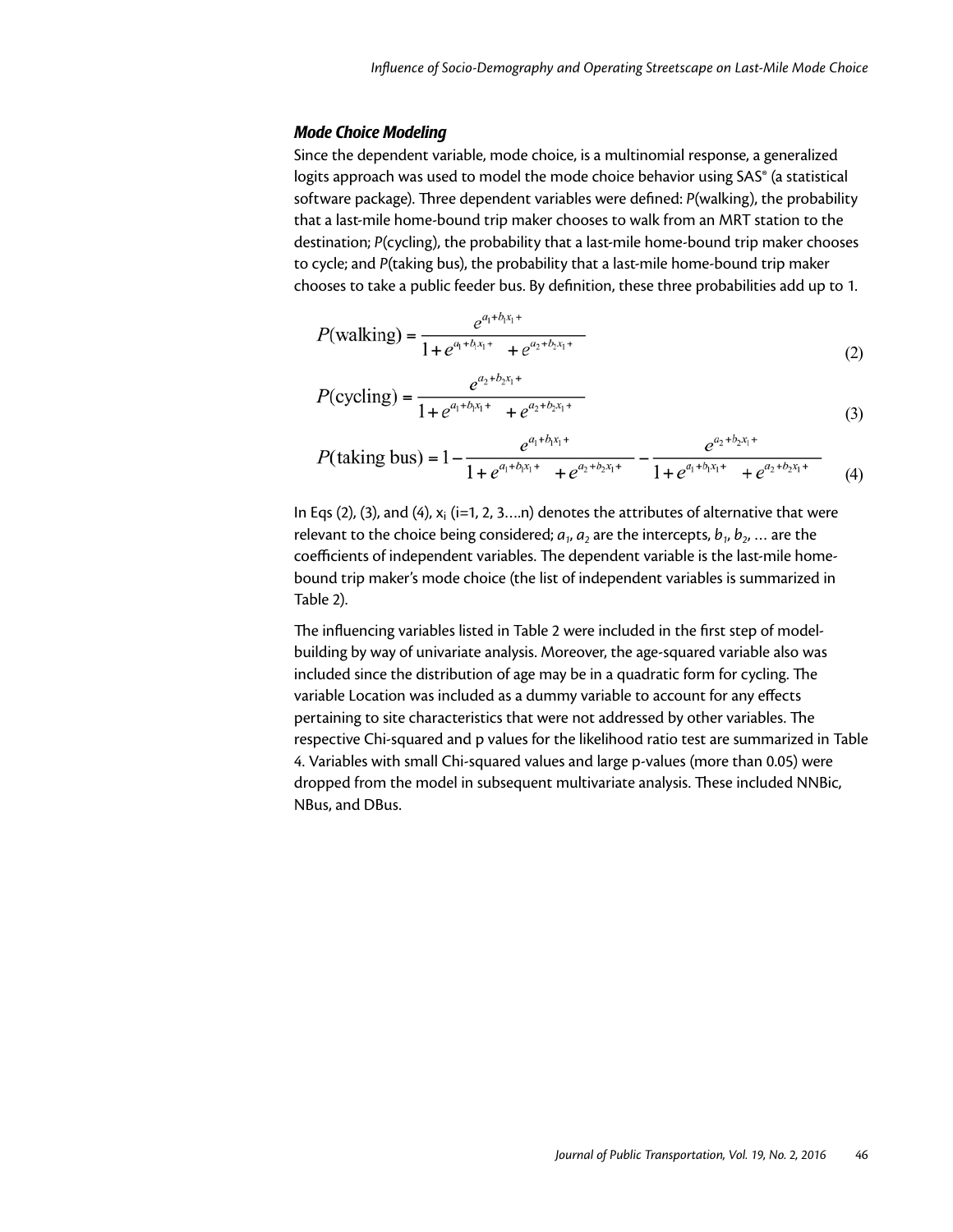| No.             | <b>Variable</b> | $N^*$ | $\chi^2$ | $Pr > \chi^2$ |
|-----------------|-----------------|-------|----------|---------------|
| $\mathsf{I}$    | ADistance       | 692   | 356.16   | < 0.0001      |
| P <sub>2</sub>  | Age             | 823   | 36.35    | < 0.0001      |
| P <sub>3</sub>  | Agesq           | 823   | 34.33    | < 0.0001      |
| P <sub>4</sub>  | Gender          | 823   | 27.65    | < 0.0001      |
| P <sub>5</sub>  | TPurp           | 790   | 43.29    | < 0.0001      |
| P <sub>6</sub>  | HInc            | 698   | 87.30    | < 0.0001      |
| P7              | Occup           | 823   | 52.20    | < 0.0001      |
| B8              | PRes            | 833   | 6.99     | 0.0304        |
| <b>B9</b>       | PCom            | 833   | 53.94    | < 0.0001      |
| <b>B10</b>      | PInd            | 833   | 13.31    | 0.0013        |
| <b>B11</b>      | PIntTH          | 833   | 7.82     | 0.0201        |
| <b>B12</b>      | PTown           | 833   | 18.07    | 0.0001        |
| S <sub>13</sub> | <b>NPBic</b>    | 833   | 11.95    | 0.0025        |
| <b>S14</b>      | <b>NLBic</b>    | 833   | 51.95    | < 0.0001      |
| <b>S15</b>      | <b>NNBic</b>    | 833   | 4.47     | 0.1072        |
| A16             | <b>NBus</b>     | 761   | 1.71     | 0.4247        |
| A17             | <b>DBus</b>     | 761   | 2.33     | 0.3118        |
| A18             | AVeh            | 812   | 42.94    | < 0.0001      |
| C19             | SAIw            | 367   | 7.45     | 0.0241        |
| C <sub>20</sub> | SAIc            | 334   | 25.34    | < 0.0001      |
| C <sub>21</sub> | Location        | 833   | 78.03    | < 0.0001      |

TABLE 4.

Univariate Analysis Results

*\*Number of observations used*

For multivariate analysis, an improved stepwise method was used. This involved examining the number of usable data (N) when each variable entered the model. The variables ADistance, HInc, SAIw, and SAIc had less than 85% of the total readable data that were usable; the inclusion of these variables might affect the overall stability of the model (due to smaller sample size). Herein, one has to gauge the tradeoff between the importance of such a variable with the degradation of the model. For example, as ADistance inevitably is an important factor in affecting mode choice (as evidenced by the highest  $\chi^2$  value), it must be included in the model despite the smaller data count.

Using the automatic selection option in SAS, ADistance, PIntTH, Age, Agesq, AVeh, NLBic, and Gender were chosen for the final model. Apart from automatic variable selection, the variables were put into the model one by one together with the variable ADistance. The next variable (NLBic) that had the greatest  $\chi^2$  and significant p-values was chosen to be the second variable to enter into the model. With this second variable in the model, the significance of the previous variable (ADistance) and this variable (NLBic) was checked. The steps were repeated until there were no other variables that could have significant influence on the model at about 90% confidence level. Interactions among variables (which refers to the non-constant effect of a variable over levels of other variables) also were checked. Possible interaction terms (based on statistical and practical considerations) such as ADistance\*Age and ADistance\*Gender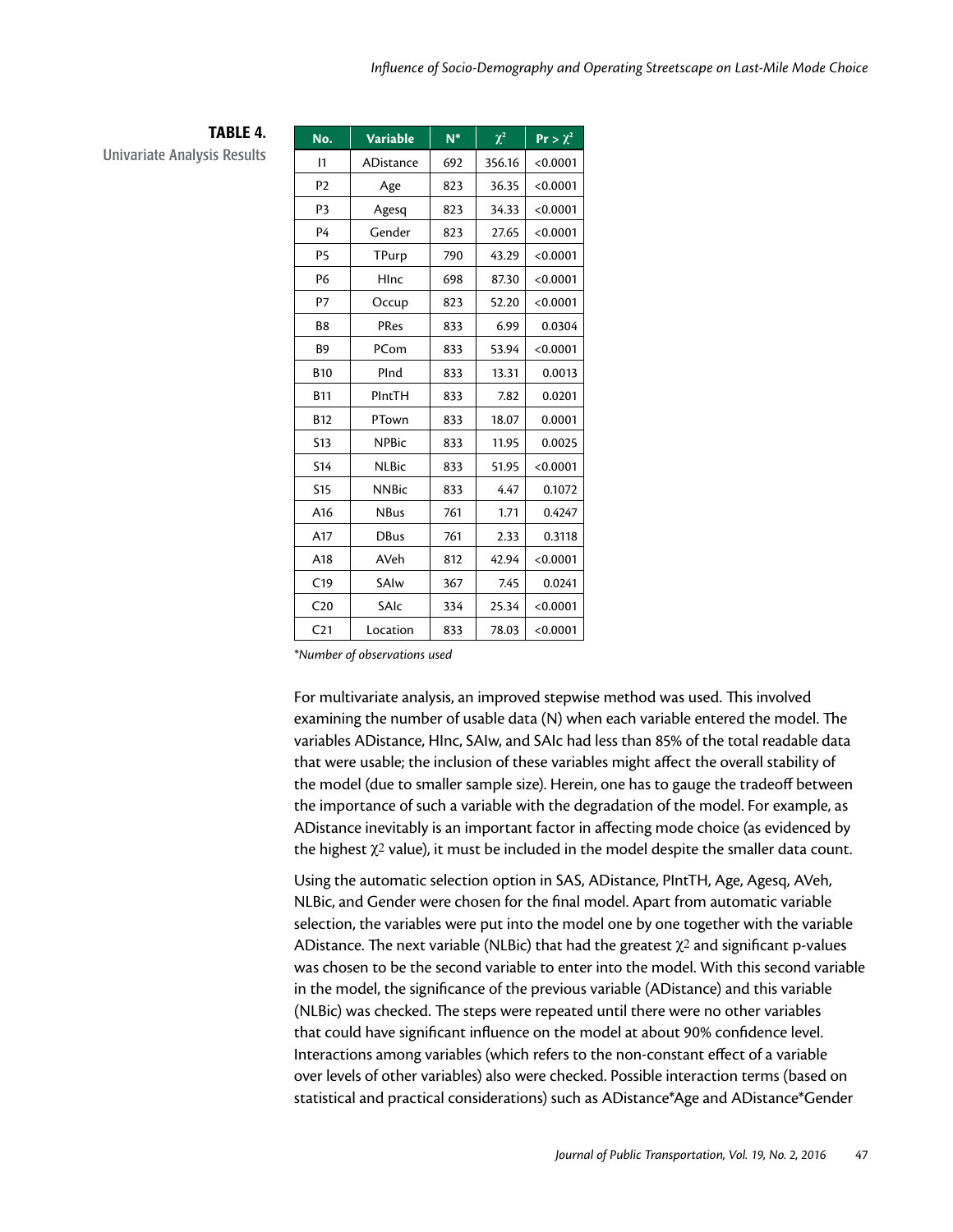were added to the model one at a time containing all main effects and their significance assessed using a likelihood ratio test. Two-variable interaction terms were found not to be significant and were not included in the model.

Table 5 shows the results of the final multinomial logit regression model (with 570 points) for last-mile home-bound trip maker mode choice. The parameter estimates are shown, and those parameters that were significant at a 95% confidence level are shown in bold. The final model showed that Actual distance between transit station and destination (ADistance), Number of bicycles along intermediate links surrounding transit stations (NLBic), Age, Agesq, Gender, Number of bus services to destination (Nbus), Availability of vehicle (AVeh), and Household income (HInc) have an effect on the mode choice of last-mile home-bound trip makers.

| <b>Variable</b>        | <b>Function Number*</b> | <b>Estimate</b>       | <b>Standard Error</b> | $\chi^2$ | $Pr > \chi^2$ |
|------------------------|-------------------------|-----------------------|-----------------------|----------|---------------|
|                        | 1                       | 2.31                  | 1.81                  | 1.63     | 0.20          |
| Intercept              | $\overline{2}$          | $-5.64$               | 1.90                  | 8.81     | 0.00          |
|                        | 1                       | $-5.9 \times 10^{-3}$ | 0.00                  | 104.22   | < 0.0001      |
| ADistance (continuous) | $\mathbf{2}$            | $-2.1 \times 10^{-3}$ | 0.00                  | 24.39    | < 0.0001      |
|                        | 1                       | 0.64                  | 0.28                  | 5.19     | 0.02          |
| NLBic (continuous)     | $\mathbf{2}$            | 0.83                  | 0.28                  | 8.42     | 0.00          |
|                        | 1                       | 0.20                  | 0.07                  | 8.73     | 0.00          |
| Age (continuous)       | $\overline{2}$          | 0.30                  | 0.07                  | 17.05    | < 0.0001      |
|                        | $\mathbf{1}$            | $-2.5 \times 10^{-3}$ | 0.00                  | 9.14     | 0.00          |
| Agesq (continuous)     | $\mathbf{2}$            | $-3.1 \times 10^{-3}$ | 0.00                  | 14.26    | 0.00          |
|                        | 1                       | 0.47                  | 0.41                  | 1.31     | 0.25          |
| Gender (ref=female)    | $\overline{2}$          | 2.26                  | 0.40                  | 8.56     | 0.00          |
|                        | $\mathbf{1}$            | $-0.18$               | 0.07                  | 6.16     | 0.01          |
| NBus (continuous)      | $\mathbf{2}$            | $-0.12$               | 0.07                  | 2.69     | 0.10          |
|                        | 1                       | $-0.02$               | 0.46                  | 0.00     | 0.96          |
| AVeh (ref=y)           | $\overline{2}$          | $-0.51$               | 0.46                  | 1.22     | 0.14          |
| Hlnc ( $ref=' > 8k'$ ) | 1                       | $-0.86$               | 0.95                  | 0.82     | 0.36          |
| <2k                    | $\overline{2}$          | $-1.00$               | 1.06                  | 0.89     | 0.35          |
|                        | 1                       | $-0.05$               | 0.84                  | 0.00     | 0.95          |
| $2-3k$                 | $\mathbf{2}$            | 1.68                  | 0.87                  | 3.72     | 0.05          |
|                        | $\mathbf{1}$            | 0.33                  | 0.82                  | 0.17     | 0.68          |
| $3-4k$                 | $\overline{2}$          | 1.16                  | 0.86                  | 1.81     | 0.18          |
|                        | $\mathbf{1}$            | $-1.12$               | 0.81                  | 1.88     | 0.17          |
| $4-6k$                 | $\mathbf{2}$            | 0.11                  | 0.85                  | 0.02     | 0.90          |
|                        | 1                       | 0.44                  | 0.89                  | 0.25     | 0.62          |
| 6-8k                   | $\mathbf{2}$            | 1.24                  | 0.91                  | 1.83     | 0.18          |

# TABLE 5.

Final Mode Choice Model

*\* 1 = walking; 2 = cycling; taking bus is the base*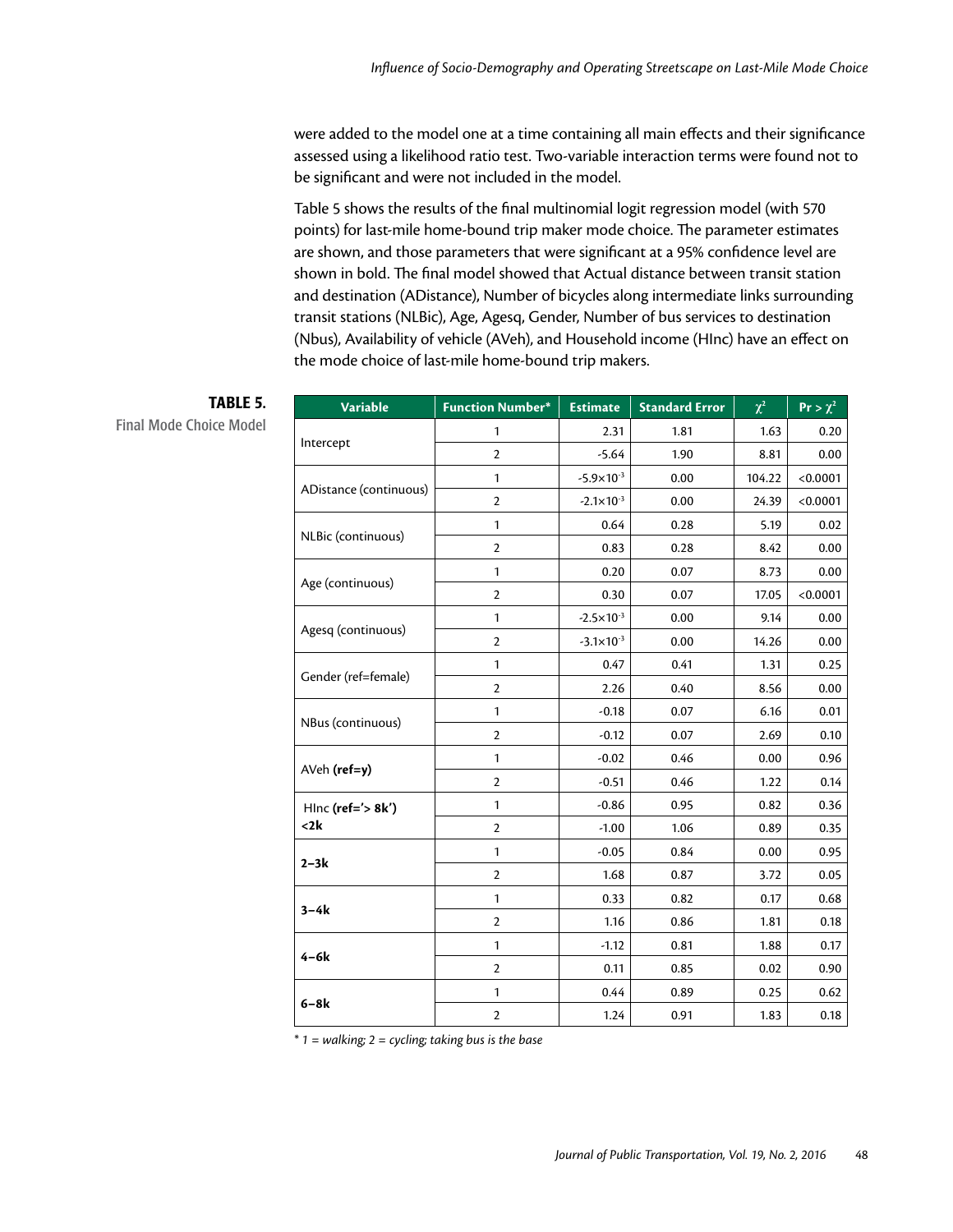#### *Goodness-of-Fit of Model*

The Pearson test statistic was used to test the fit of the current model versus the saturated model, noting that the Hosmer-Lemeshow Goodness-of-Fit test is available only for binary response (SAS 2012b). The final model had a P value of 0.0808 and -2 Log 1053.851, which was not significant at a 95% confidence level; hence, there was insufficient evidence to reject the null hypothesis that the model fits the data well.

### *Interpreting the Results*

The descriptive statistics for the explanatory variables in the model are given in Table 6. For the interpretation of the model results (see Table 5), a positive parameter estimate for a continuous variable ( $X$ , say) means that as  $X$  increases by one unit, the probability of the event (either walking or cycling) is higher, in comparison with the reference category (Taking Bus), holding all other predictors constant. For example, every 200m increase in ADistance decreased the odds of walking  $(1-e^{-0.00558*200}=1-0.33=0.67)$ , in comparison with the option of taking a bus. When there was a higher number of cyclists (NLBic), the likelihood of cycling was higher. Surprisingly, as Age increased, this increased the likelihood of cycling. The non-availability of a private vehicle (AVeh) increased the likelihood of walking and cycling. Males were more likely to walk and cycle than females. The odds for a male last-mile home-bound trip maker to choose walking over taking a bus was 1.63 times the odds for a female last-mile home-bound trip maker. Those with household incomes (HInc) less than \$2,000 were more likely to cycle than take a bus in the last-mile home-bound trip.

| <b>Variable</b>  | $N^*$ | Min  | <b>Max</b> | <b>Mean</b> | Std. dev. |
|------------------|-------|------|------------|-------------|-----------|
| <b>ADistance</b> | 699   | 17.4 | 5368.2     | 845.3       | 592.4     |
| <b>NLBic</b>     | 757   |      | 11         | 3.8         | 1.7       |
| Age              | 824   | 11   | 82         | 36.2        | 16.0      |
| Gender           | 824   | 0    | 1          | 0.5         | 0.5       |
| <b>NBus</b>      | 506   | 0    | 15         | 2.9         | 2.8       |
| <b>AVeh</b>      | 813   | 0    |            | 0.7         | 0.5       |
| HInc             | 698   | 0    | 5          | 2.4         | 1.5       |

# TABLE 6.

Descriptive Statistics for Explanatory Variables

#### *Applications of Mode Choice Model*

Consider the following scenario: an older adult male (age 65) and a middle-age man (age 30) are exiting a transit station, with the number of bicycles along nearby links (NLBic) at 5 bicycles/10min/m and 20 feeder bus services (Nbus). The trip makers have no access to private vehicles, and their household income is \$2,000 to \$3,000. For the conditions of this scenario, Figure 4 depicts the probability plots of walking, cycling, and taking a feeder bus for the last-mile home-bound trip makers at the transit station. It shows the declining effect of the probability of walking with distance, with almost none walking beyond a distance of 2,000 m or further. The probability of cycling is a bell-shape curve that peaks at about 1,000 m away from a transit station and declines after that. The probability of taking a feeder bus increases as the distance from a transit station increases. An age-65 older adult has a greater propensity to cycle and a lower propensity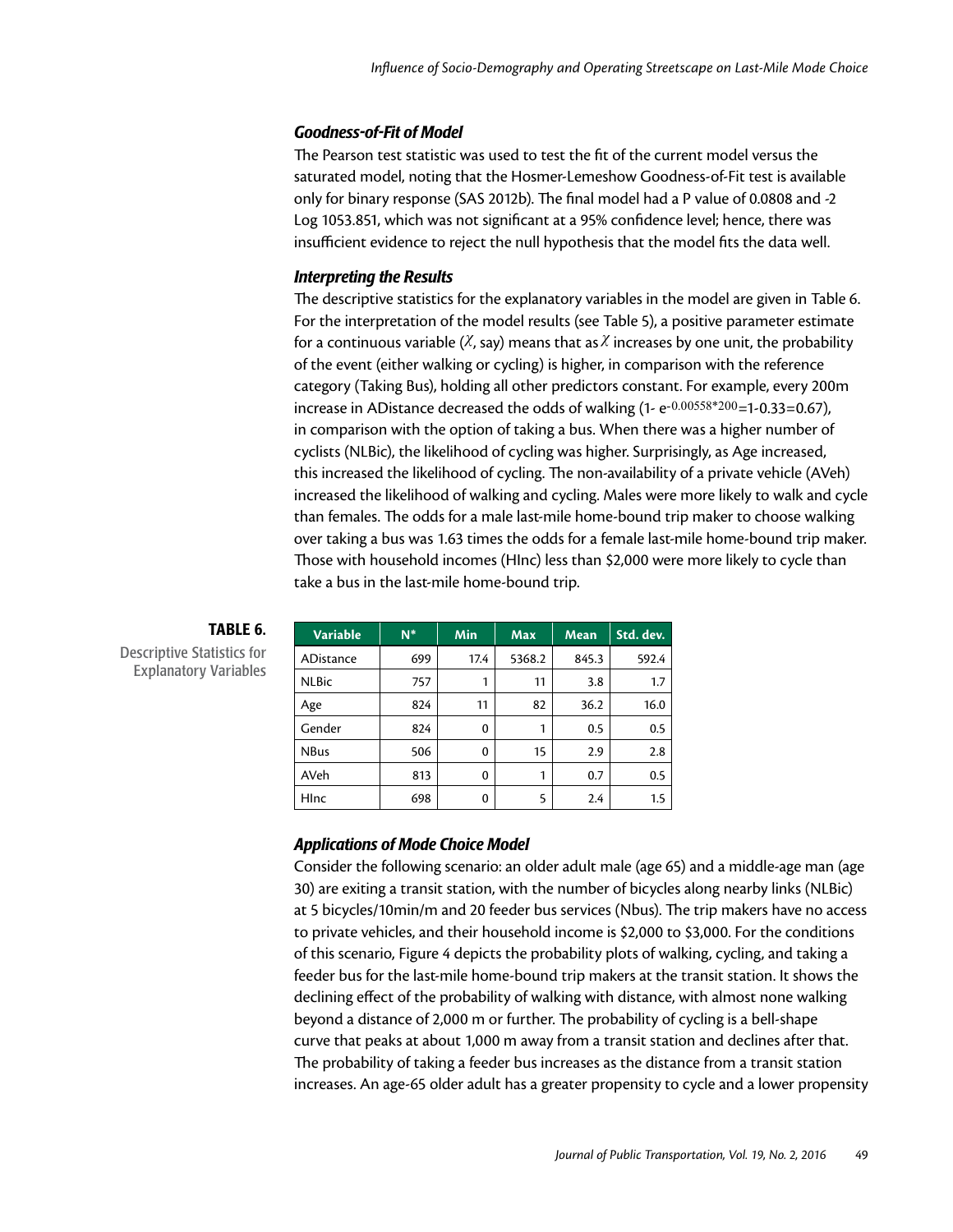to walk than a middle-age adult when the distance is less than 1,000 m. The intersection points reflects the mode choice threshold; for example, an age-65 older adult prefers to cycle if the distance for the last-mile trip stage is 250–2,000 m, whereas this threshold for an age-30 male is 500–2,000 m. Travelers would prefer to walk if the actual travel distance is below the threshold and to take the bus if the actual distance is above the threshold. It should be noted that the quota sampling would not allow the degree of representativeness to be quantified. Nevertheless, the model serves to illustrate the manner in which mode choice can be calibrated and then applied to estimate mode distribution in relation to the modeled variables.



Mode choice model of lastmile home-bound trip makers



# **Conclusions**

Operating streetscape attributes, including built-environmental factors (degrees of areal development), prevalence of cycling, availability of alternative short-range transport modes, and walking/cycling infrastructure, were considered in this study together with influencing factors (travel distance/time) and personal factors to investigate their impact on the mode choice decisions of last-mile home-bound trip makers. These data were collected in field surveys of travelers at five rail transit stations in Singapore. An improved stepwise method was used to determine the significant variables. The factors of age, gender, actual distance between transit station and destination, number of bicycles along links surrounding transit stations, number of feeder bus services to destination, availability of vehicle, and household income were rated to be significantly important on the mode choice of last-mile home-bound trip makers. The results serve to indicate the important attributes associated with the last-mile transport facility/ service. Developing a convenient cycling system from a transit station to a residential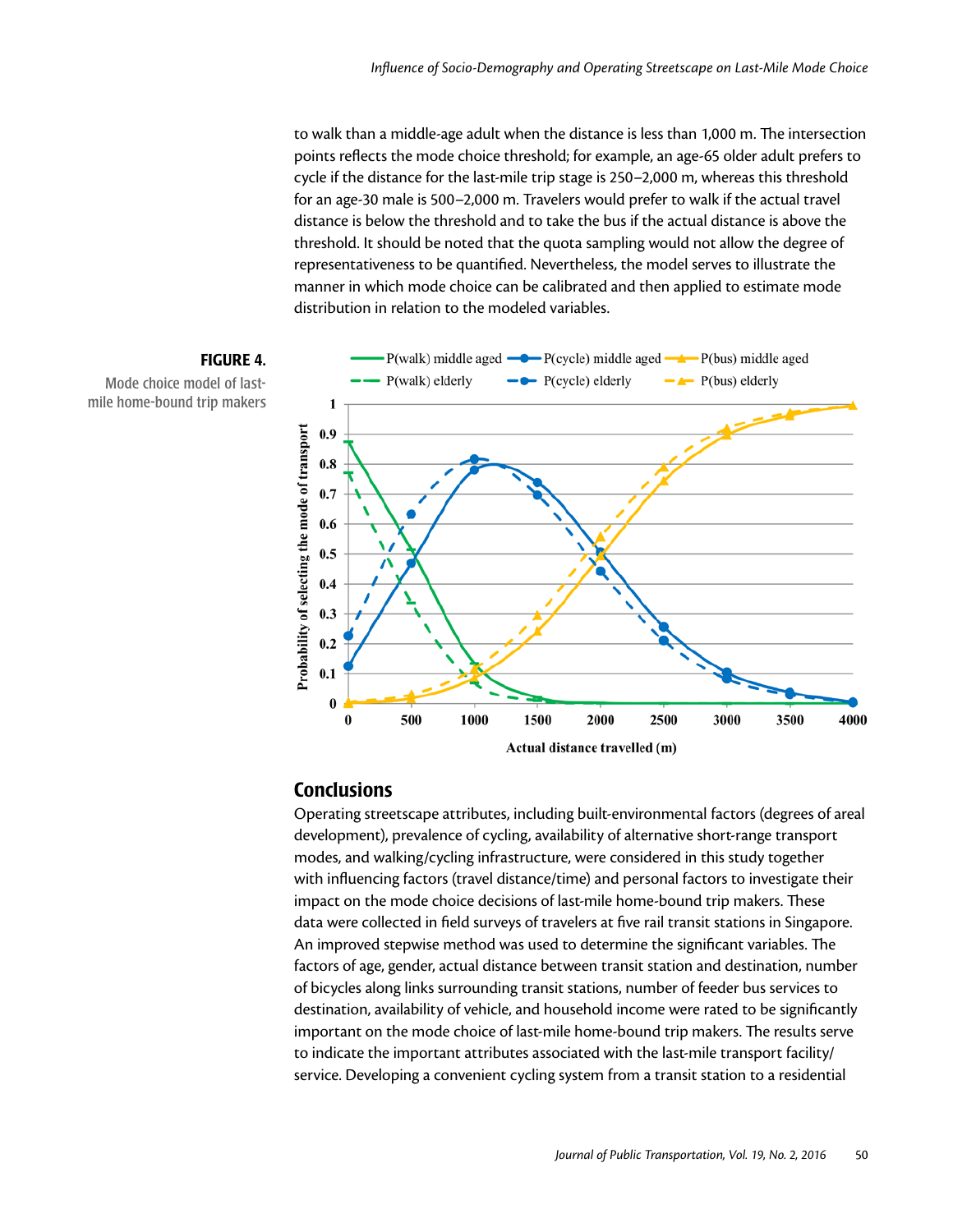area will promote cycling usage in the last-mile home-bound trip stage, which is in conformity with the requirements of sustainable development.

A multimodal logit regression model was established, offering new insights on the understanding of the last-mile home-bound mode choice decision. Among those influencing factors, actual distance between transit station and destination and number of bicycles along intermediate links surrounding a transit station are the most significant as related to the mode choice for last-mile trip stages, which corroborated with other study results. Second-tier influence factors are socio-demography variables including age, gender, and household income; third-tier influence factors are the number of feeder bus services to destination and availability of vehicle. In general, for shorter distances from a rail transit station to a destination, travelers prefer to walk. With an increase in the distance, travelers tend to choose cycling. For even further distances, travelers choose public bus. The number of cyclists along immediate links is positively associated with the mode choices of walking and cycling. The results also showed, in particular, that as age increases, the likelihood of cycling increases. Males are more likely to walk and cycle than females. Travelers with household incomes less than \$2,000 tend to cycle rather than take a bus in the last-mile home-bound trip. Similarly, the non-availability of a private vehicle raises the likelihood of walking and cycling. This study's findings provide valuable inputs for planning non-motorized facilities and rail-bus service planning around transit stations.

### Acknowledgments

The data collection and analysis in this study were conducted under the Ph.D. research program of Dr. P. P. Koh. The authors would like to thank the students who assisted in data collection.

### References

- Badoe, D. A., and E. J. Miller. 1995. "Comparison of Alternative Methods for Updating Disaggregate Logit Mode Choice Models." *Transportation Research Record*, 1493: 90-100.
- Ben-Akiva, M. E., and S. R. Lerman. 1985. *Discrete Choice Analysis: Theory and Application to Travel Demand, Vol. 9*. Cambridge, MA: MIT Press.
- Bhatta, B. P., and O. I. Larsen. 2011. "Errors in Variables in Multinomial Choice Modeling: A Simulation Study Applied to a Multinomial Logit Model of Travel Mode Choice." *Transport Policy*, 18(2): 326-335.
- Boarnet, M. G., and R. Crane. 2001. *Travel by Design: The Influence of Urban Form on Travel*. Oxford University Press.
- Clifton, K., and C. Muhs. 2012. "Capturing and Representing Multimodal Trips in Travel Surveys: Review of the Practice." *Transportation Research Record*, 2285: 74-83.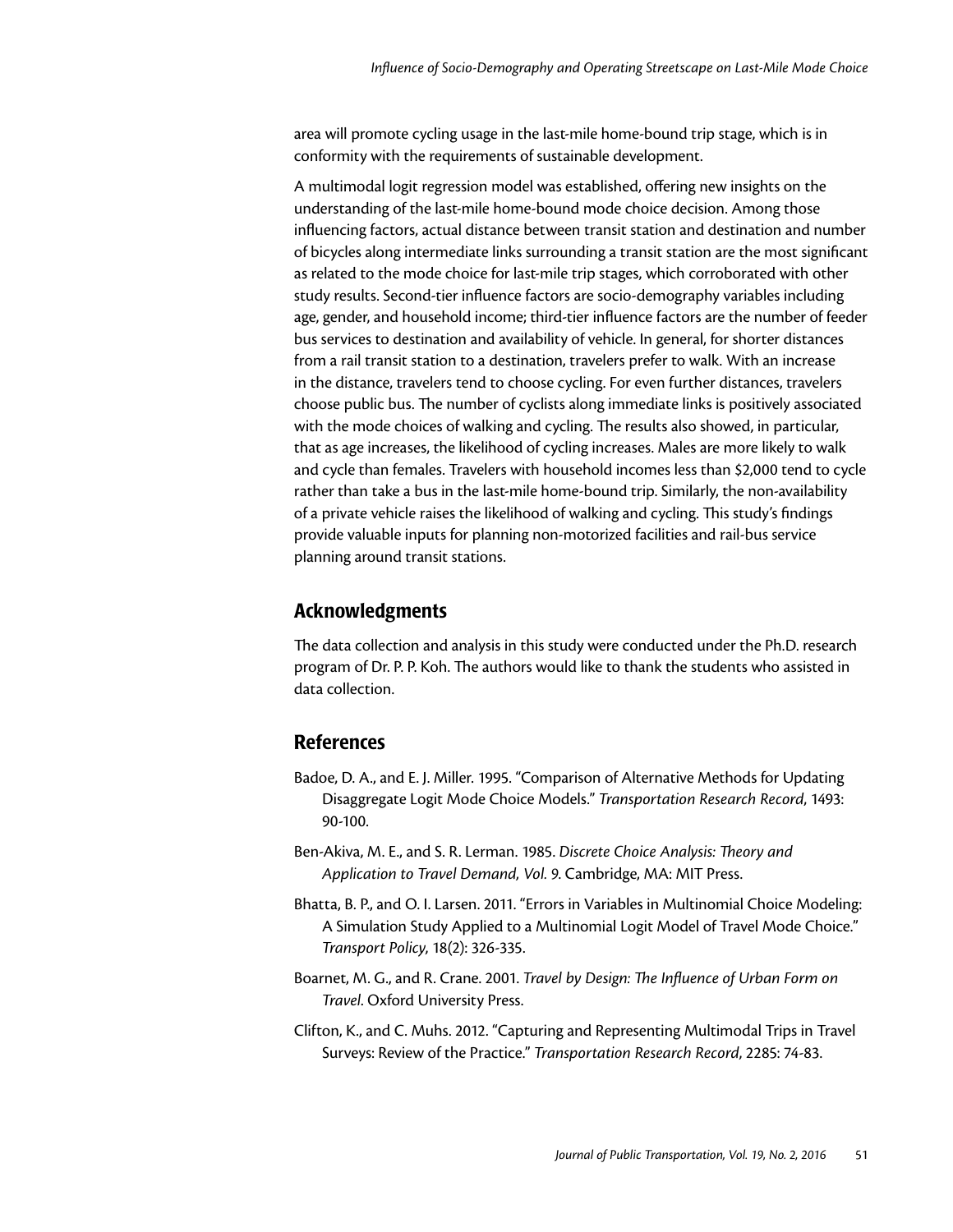- Debrezion, G., E. Pels, and P. Rietveld. 2009. "Modeling the Joint Access Mode and Railway Station Choice." *Transportation Research Part E: Logistics and Transportation Review*, 45(1): 270-283.
- Dissanayake, D., and T. Morikawa. 2010. "Investigating Household Vehicle Ownership, Mode Choice and Trip Sharing Decisions Using a Combined Revealed Preference/ Stated Preference Nested Logit Model: Case Study in Bangkok Metropolitan Region." *Journal of Transport Geography*, 18(3): 402-410.
- Ewing, R., R. Cervero. 2001. "Travel and the Built Environment: A Synthesis." *Transportation Research Record*, 1780: 87-114.
- Givoni, M., and P. Rietveld. 2007. "The Access Journey to the Railway Station and Its Role in Passengers' Satisfaction with Rail Travel." *Transport Policy*, 14(5): 357-365.
- Grengs, J. 2010. "Job Accessibility and the Modal Mismatch in Detroit." *Journal of Transport Geography*, 18(1): 42-54.
- Guo, Z., N. H. Wilson. 2011. "Assessing the Cost of Transfer Inconvenience in Public Transport Systems: A Case Study of the London Underground." *Transportation Research Part A: Policy and Practice*, 45(2): 91-104.
- Hine, J., and J. Scott. 2000. "Seamless, Accessible Travel: Users' Views of the Public Transport Journey and Interchange." *Transport Policy*, 7(3): 217-226.
- Kim, S., G. F. Ulfarsson, and J. T. Hennessy. 2007. "Analysis of Light Rail Rider Travel Behavior: Impacts of Individual, Built Environment, and Crime Characteristics on Transit Access." *Transportation Research Part A: Policy and Practice*, 41(6): 511-522.
- Krygsman, S., M. Dijst, and T. Arentze. 2004. "Multimodal Public Transport: An Analysis of Travel Time Elements and the Interconnectivity Ratio." *Transport Policy*, 11(3): 265-275.
- Koh, P. P., and Y. D. Wong. 2013a. "Comparing Pedestrians' Needs and Behaviours in Different Land Use Environments." *Journal of Transport Geography*, 26: 43-50.
- Koh, P. P., and Y. <D.Wong>. 2013b. "Influence of Infrastructural Compatibility Factors on Walking and Cycling Route Choices." *Journal of Environmental Psychology*, 36: 202- 213.
- Koppelman, F. S., and C. H. Wen. 2000. "The Paired Combinatorial Logit Model: Properties, Estimation and Application." *Transportation Research Part B: Methodological*, 34(2): 75-89.
- Kuby, M., A. Barranda, and C. Upchurch. 2004. "Factors Influencing Light-Rail Station Boardings in the United States." *Transportation Research Part A: Policy and Practice*, 38(3): 223-247.
- Land Transport Authority. 2015. "Transition to a Government Contracting Model for the Public Bus Industry." [http://www.lta.gov.sg/apps/news/page.aspx?c=2&id=28fca09a](http://www.lta.gov.sg/apps/news/page.aspx?c=2&id=28fca09a-bed6-48f4-99d4-18eeb8c496bd,)[bed6-48f4-99d4-18eeb8c496bd,](http://www.lta.gov.sg/apps/news/page.aspx?c=2&id=28fca09a-bed6-48f4-99d4-18eeb8c496bd,) accessed February 25, 2015.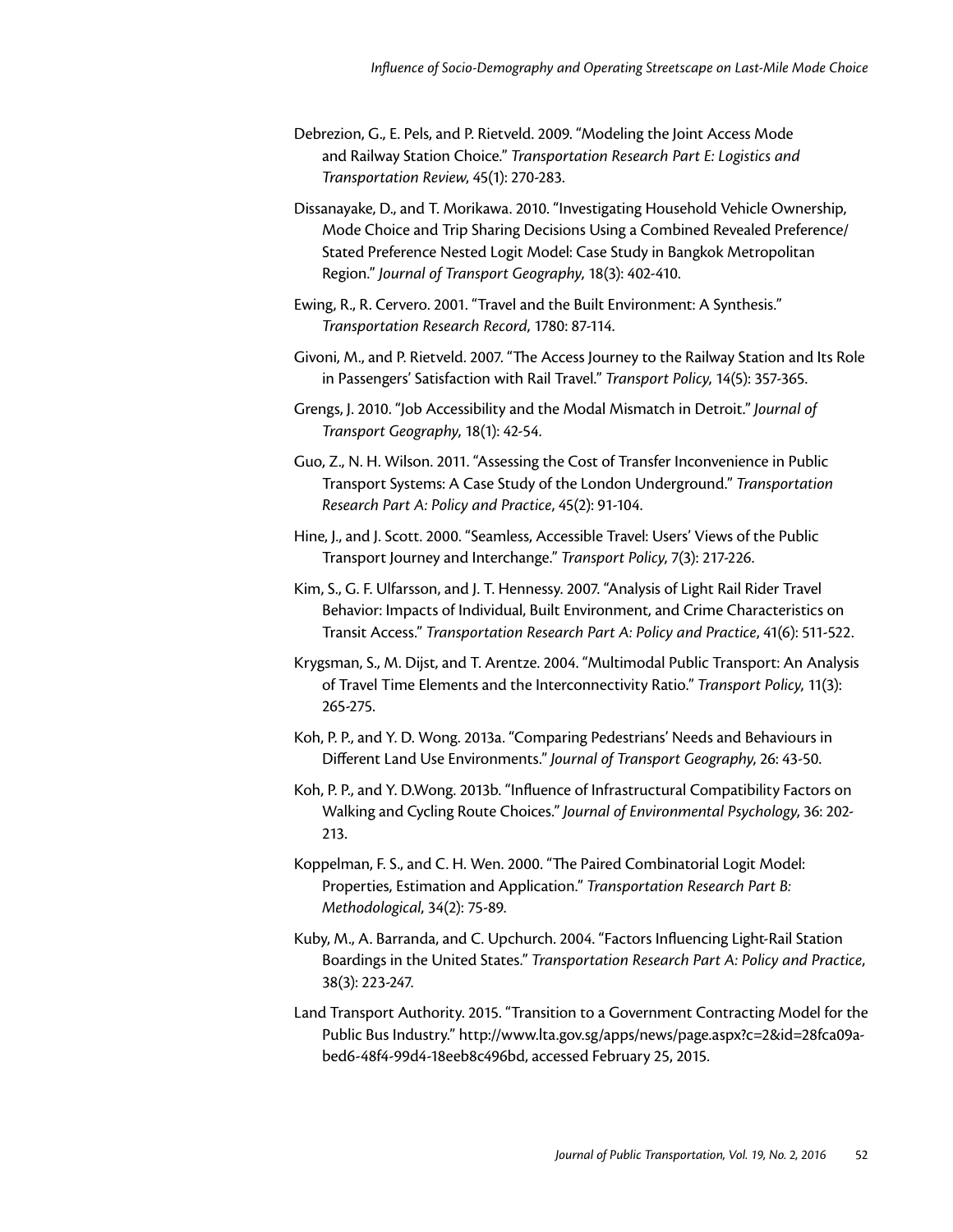- Lesh, M. C. 2013. "Innovative Concepts in First-Last Mile Connections to Public Transportation." Third International Conference on Urban Public Transportation Systems.
- Martens, K. 2004. "The Bicycle as a Feedering Mode: Experiences from Three European Countries." *Transportation Research Part D: Transport and Environment*, 9(4): 281- 294.
- McDonald, N. C. 2007. "Travel and the Social Environment: Evidence from Alameda County, California." *Transportation Research Part D: Transport and Environment*, 12(1): 53-63.
- Min, Y., W. Wei, and C. Xuewu. 2007. "Empirical Analysis of Commute Trip Chaining: Case Study of Shangyu, China." *Transportation Research Record*, 2038: 139-147.
- Pucher, J., and R. Buehler. 2009. "Integrating Bicycling and Public Transport in North America." *Journal of Public Transportation*, 12(3): 5.
- Rajamani, J., C. Bhat, S. Handy, G. Knaap, and Y, Song. 2003. "Assessing the Impact of Urban Form Measures on Nonwork Trip Mode Choice after Controlling for Demographic and Level-of-Service Effects." *Transportation Research Record*, 1831: 158-165.
- Rodríguez, D. A., and J. Joo. 2004. "The Relationship between Non-Motorized Mode Choice and the Local Physical Environment." *Transportation Research Part D: Transport and Environment*, 9(2): 151-173.
- Richardson, A. J., E. S. Ampt, and A. H. Meyburg. 1995. *Survey Methods for Transport Planning*. Melbourne: Eucalyptus Press.
- Sanchez, T. W., Q. Shen, and Z. R. Peng. 2004. "Transit Mobility, Jobs Access and Low-Income Labour Participation in U.S. Metropolitan Areas." *Urban Studies*, 41(7): 1313-1331.
- Schwanen, T., and P. L. Mokhtarian. 2005. "What Affects Commute Mode Choice: Neighborhood Physical Structure or Preferences toward Neighborhoods?" *Journal of Transport Geography*, 13(1): 83-99.
- Sohn, K., and H. Shim. 2010. "Factors Generating Boardings at Metro Stations in the Seoul Metropolitan Area." *Cities*, 27(5): 358-368.
- Tilahun, N., and Y. Fan. 2014. "Transit and Job Accessibility: An Empirical Study of Access to Competitive Clusters and Regional Growth Strategies for Enhancing Transit Accessibility." *Transport Policy*, 33: 17-25.
- Tilahun, N., M. Li, P. V. Thakuriah, and Y. Keita. 2014. "Transit Use and the Work Commute: An Empirical Analysis of the Role of Urban Densities, Last Mile Problems, and Personal Constraints on Mode Choice." *Transportation Research Board 93rd Annual Meeting* (No. 14-5472).
- Urban Redevelopment Authority. 2008. Master Plan 2008. [http://www.ura.gov.sg/uol/](http://www.ura.gov.sg/uol/master-plan/View-Master-Plan/master-plan-2008.aspx) [master-plan/View-Master-Plan/master-plan-2008.aspx,](http://www.ura.gov.sg/uol/master-plan/View-Master-Plan/master-plan-2008.aspx) accessed 2008.